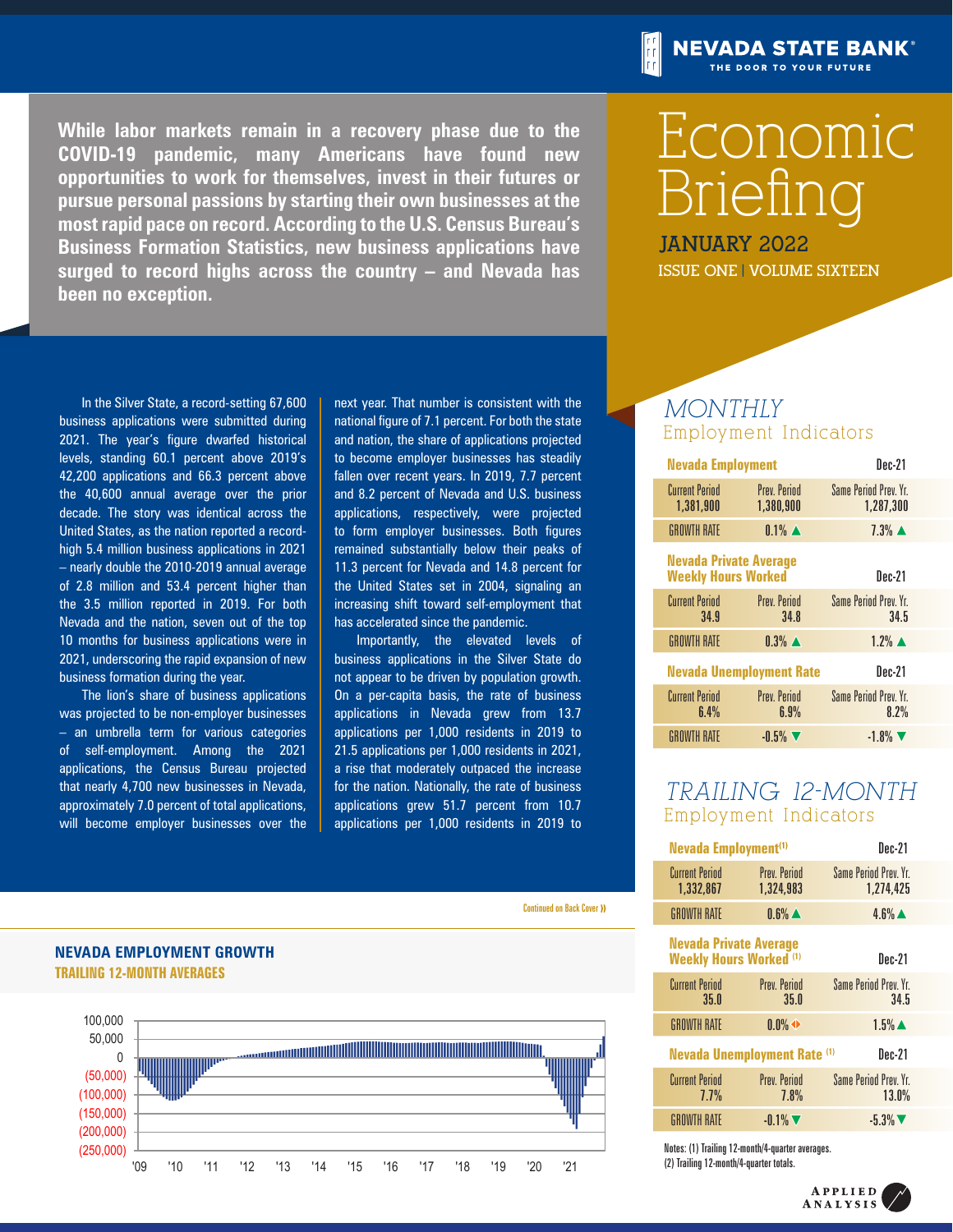# **NEVADA STATE BANK**

Nevada Employment Growth

Clark County/Washoe County Visitor Volume

# MONTHLY & QUARTERLY Economic Indicator Series

|                                        | <b>Nevada Initial Unemployment</b><br><b>Insurance Claims</b>                                                                                                                                                                                                                 |
|----------------------------------------|-------------------------------------------------------------------------------------------------------------------------------------------------------------------------------------------------------------------------------------------------------------------------------|
| Prev. Period                           | <b>Current Period</b><br>10,762                                                                                                                                                                                                                                               |
| $6.7\%$ $\triangle$                    | <b>GROWTH RATE</b>                                                                                                                                                                                                                                                            |
|                                        | <b>Nevada Residential Housing</b><br><b>Units Permitted</b>                                                                                                                                                                                                                   |
| Prev. Period<br>1,770                  | <b>Current Period</b><br>2,266                                                                                                                                                                                                                                                |
| 28.0% ▲                                | <b>GROWTH RATE</b>                                                                                                                                                                                                                                                            |
|                                        | <b>Nevada Taxable Retail Sales</b>                                                                                                                                                                                                                                            |
| Prev. Period<br>\$6,825,232,997        | <b>Current Period</b><br>\$6,622,542,010                                                                                                                                                                                                                                      |
| $-3.0\%$                               | <b>GROWTH RATE</b>                                                                                                                                                                                                                                                            |
|                                        |                                                                                                                                                                                                                                                                               |
| Prev. Period                           | <b>Current Period</b><br>\$1,321,624,724                                                                                                                                                                                                                                      |
| $8.2\%$ $\triangle$                    | <b>GROWTH RATE</b>                                                                                                                                                                                                                                                            |
|                                        | <b>Las Vegas/Reno-Tahoe</b>                                                                                                                                                                                                                                                   |
| Prev. Period                           | <b>Current Period</b>                                                                                                                                                                                                                                                         |
|                                        | 4,312,197<br><b>GROWTH RATE</b>                                                                                                                                                                                                                                               |
|                                        |                                                                                                                                                                                                                                                                               |
|                                        | <b>Current Period</b>                                                                                                                                                                                                                                                         |
| 3,815,946                              | 3,490,618                                                                                                                                                                                                                                                                     |
| $-8.5\%$                               | <b>GROWTH RATE</b>                                                                                                                                                                                                                                                            |
|                                        |                                                                                                                                                                                                                                                                               |
| Prev. Period<br>2,351                  | <b>Current Period</b><br>2,544                                                                                                                                                                                                                                                |
| $8.2\%$ $\triangle$                    | <b>GROWTH RATE</b>                                                                                                                                                                                                                                                            |
|                                        | <b>Nevada Housing Price Index</b><br>$(Q1 1991 = 100)$                                                                                                                                                                                                                        |
| Prev. Period<br>342.0                  | <b>Current Period</b><br>365.6                                                                                                                                                                                                                                                |
| $6.9%$ $\triangle$                     | <b>GROWTH RATE</b>                                                                                                                                                                                                                                                            |
|                                        | <b>Clark County Office Market</b><br><b>Vacancy Rate</b>                                                                                                                                                                                                                      |
| Prev. Period<br>16.4%                  | <b>Current Period</b><br>16.3%                                                                                                                                                                                                                                                |
| $-0.1\%$                               | <b>GROWTH RATE</b>                                                                                                                                                                                                                                                            |
|                                        |                                                                                                                                                                                                                                                                               |
| Prev. Period<br>43.9%                  | <b>Current Period</b><br>68.3%                                                                                                                                                                                                                                                |
| 24.4% ▲                                | <b>GROWTH RATE</b>                                                                                                                                                                                                                                                            |
| <b>State of Nevada Personal Income</b> |                                                                                                                                                                                                                                                                               |
| Prev. Period                           | <b>Current Period</b>                                                                                                                                                                                                                                                         |
|                                        | 10,087<br><b>Nevada Gross Gaming Revenue</b><br>\$1,221,390,578<br><b>Enplaned and Deplaned Passengers</b><br>4,532,031<br>$-4.9%$<br><b>Clark/Washoe County Visitor Volume</b><br>Prev. Period<br><b>Nevada New Business Creation</b><br><b>Nevada Hotel/Motel Occupancy</b> |

| Current Period   | Prev Period                       | Same Period Prev. Yr. |
|------------------|-----------------------------------|-----------------------|
| \$44,944,225,000 | \$44,777,450,000                  | \$42,031,775,000      |
| GROWTH RATE      | $\mathbf{0.4\%}$ $\blacktriangle$ | $6.9%$ $\triangle$    |

# **ECONOMIC BRIEFING** *LANDARY* 2022

### **NEVADA PRIVATE AVERAGE WEEKLY HOURS WORKED** MONTHLY SERIES



# NEVADA UNEMPLOYMENT RATE

MONTHLY SERIES



#### $\overline{O(181797)}$   $\overline{O(1877917)}$   $\overline{O(1617997)}$   $\overline{O(181999)}$ 25,000 **NEVADA UNEMPLOYMENT INSURANCE CLAIMS** MONTHLY SERIES



### TRAILING 12-MONTH TOTALS 60 \$0 **NEVADA RESIDENTIAL UNITS PERMITTED**

\$5,000

\$6,000

\$15,000

Millions



Trailing 12-Month Totals

Growth in Nevada Gross Gaming Revenues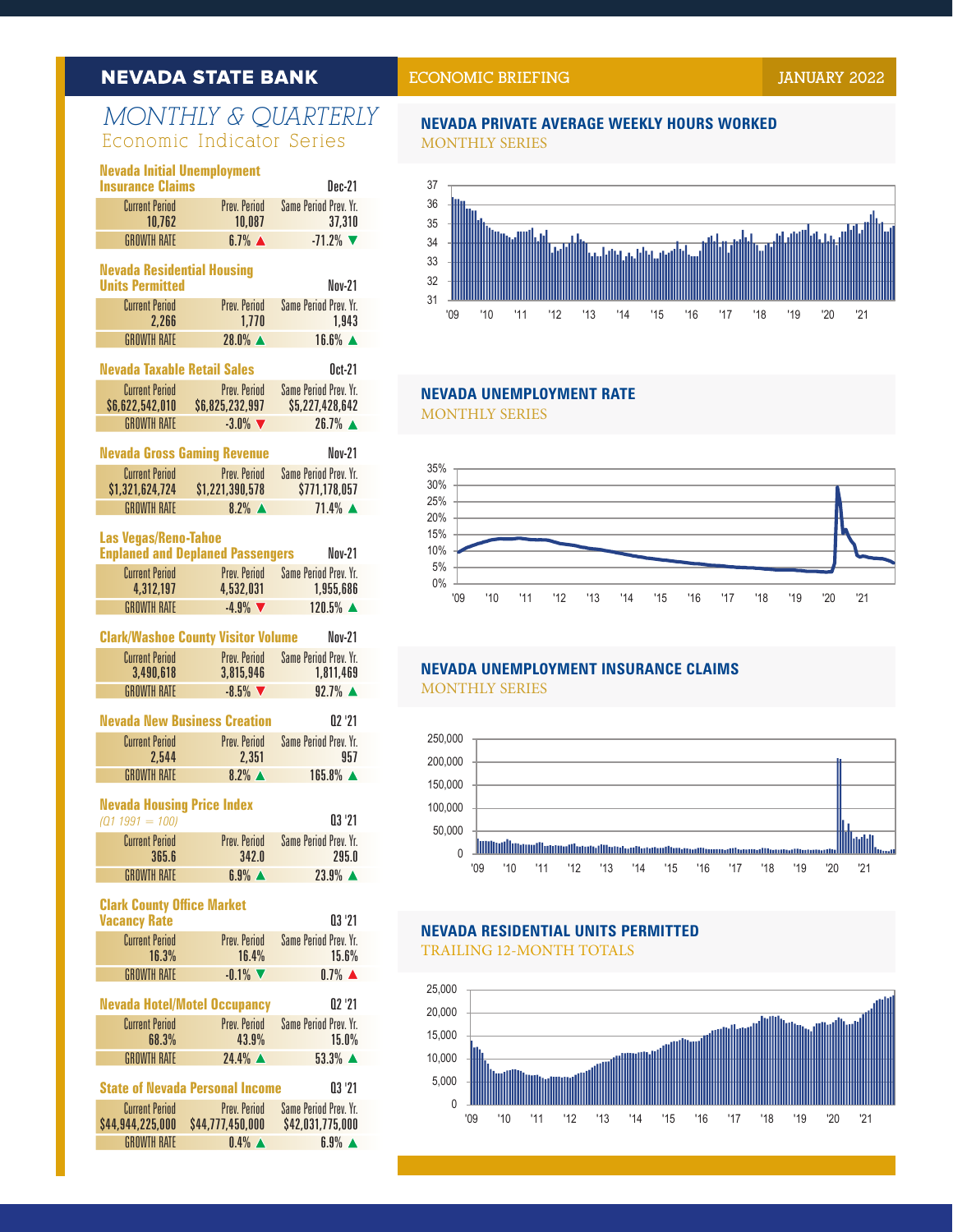10%

20%

35%

# **JANUARY 2022 ECONOMIC BRIEFING**

# DA

Monthly Series

#### TRAILING 12-MONTH TOTALS AS VE 5% **LAS VEGAS/RENO-TAHOE AIRPORT PASSENGER COUNTS** 33



Trailing 12-Month Averages

#### TRAILING 12-MONTH TOTALS  $\mathbf{r}$ **CLARK/WASHOE COUNTY VISITOR VOLUME**



#### $\mathbf{r}$  ii in Nevada odoo oamino Deveniif Growth in Nevada Taxable Retail Sales **GROWTH IN NEVADA GROSS GAMING REVENUE** Trailing 12-Month Totals TRAILING 12-MONTH TOTALS



## **GROWTH IN NEVADA TAXABLE RETAIL SALES** TRAILING 12-MONTH TOTALS



#### *TRAILING 12-MONTH*  35 50,000 Economic Indicator Series  $\frac{1}{1}$ '09 '10 '11 '12 '13 '14 '15 '16 '17 '18 '19 '20 '21

150,000

250,000

| <b>Nevada Initial Unemployment</b><br><b>Insurance Claims (2)</b> |                                               | Dec-21                             |
|-------------------------------------------------------------------|-----------------------------------------------|------------------------------------|
| <b>Current Period</b>                                             | Prev. Period                                  | <b>Same Period Prev. Yr.</b>       |
| 237,814                                                           | 264,362                                       | 817,163                            |
| <b>GROWTH RATE</b>                                                | $-10.0\%$                                     | $-70.9%$                           |
| <b>Nevada Residential Housing</b>                                 |                                               |                                    |
| <b>Units Permitted (2)</b>                                        |                                               | Nov-21                             |
| <b>Current Period</b>                                             | <b>Prev. Period</b>                           | Same Period Prev. Yr.              |
| 23,800                                                            | 23,477                                        | 18,897                             |
| <b>GROWTH RATE</b>                                                | $1.4\%$ $\triangle$                           | $25.9%$ $\triangle$                |
| Nevada Taxable Retail Sales <sup>(2)</sup>                        |                                               | Oct-21                             |
| <b>Current Period</b>                                             | Prev. Period                                  | <b>Same Period Prev. Yr.</b>       |
| \$73,514,341,532                                                  | \$72,119,228,164                              | \$60,232,968,615                   |
| <b>GROWTH RATE</b>                                                | $1.9\%$ $\triangle$                           | $22.1\%$ $\triangle$               |
|                                                                   | <b>Nevada Gross Gaming Revenue (2)</b>        | <b>Nov-21</b>                      |
| <b>Current Period</b>                                             | Prev. Period                                  | <b>Same Period Prev. Yr.</b>       |
| \$12,963,515,986                                                  | \$12,413,069,319                              | \$8,246,580,841                    |
| <b>GROWTH RATE</b>                                                | $4.4\%$ $\triangle$                           | $57.2\%$ $\triangle$               |
|                                                                   |                                               |                                    |
| <b>Las Vegas/Reno-Tahoe</b>                                       |                                               |                                    |
|                                                                   | <b>Enplaned and Deplaned Passengers (2)</b>   | <b>Nov-21</b>                      |
| <b>Current Period</b>                                             | Prev. Period                                  | Same Period Prev. Yr.              |
| 40,955,802<br><b>GROWTH RATE</b>                                  | 38,599,291<br>$6.1\%$ $\triangle$             | 27,014,391<br>$51.6\%$ $\triangle$ |
|                                                                   |                                               |                                    |
|                                                                   | <b>Clark/Washoe County Visitor Volume (2)</b> | Nov-21                             |
| <b>Current Period</b>                                             | Prev. Period                                  | Same Period Prev. Yr.              |
| 35,336,154                                                        | 33,657,005                                    | 25,487,933                         |
| <b>GROWTH RATE</b>                                                | $5.0\%$ $\triangle$                           | $38.6\%$ $\triangle$               |
|                                                                   | <b>Nevada New Business Creation (2)</b>       | 02'21                              |
|                                                                   |                                               |                                    |
| <b>Current Period</b><br>7,999                                    | Prev. Period<br>6,412                         | Same Period Prev. Yr.<br>3,427     |
| <b>GROWTH RATE</b>                                                | 24.8% ▲                                       | 133.4% ▲                           |
|                                                                   |                                               |                                    |
| <b>Nevada Housing Price Index (1)</b>                             |                                               |                                    |
| $(Q1 1991 = 100)$                                                 |                                               | 03'21                              |
| <b>Current Period</b>                                             | Prev. Period                                  | Same Period Prev. Yr.              |
| 331.7                                                             | 314.0                                         | 283.7                              |
| <b>GROWTH RATE</b>                                                | $5.6\%$ $\triangle$                           | 16.9% ▲                            |
| <b>Clark County Office</b>                                        |                                               |                                    |
| <b>Market Vacancy Rate (1)</b>                                    |                                               | 03'21                              |
| <b>Current Period</b>                                             | Prev. Period                                  | <b>Same Period Prev. Yr.</b>       |
| 16.3%                                                             | 16.1%                                         | 14.8%                              |
| <b>GROWTH RATE</b>                                                | $0.2\%$ $\triangle$                           | $1.5\%$ $\triangle$                |
|                                                                   |                                               |                                    |
|                                                                   | <b>Nevada Hotel/Motel Occupancy (1)</b>       | 02'21                              |
| <b>Current Period</b>                                             | Prev. Period                                  | Same Period Prev. Yr.              |
| 49.7%                                                             | 36.4%                                         | 61.8%                              |
| <b>GROWTH RATE</b>                                                | $13.3\%$ $\triangle$                          | $-12.1\%$                          |
|                                                                   | State of Nevada Personal Income (2)           | 03'21                              |
| <b>Current Period</b>                                             | Prev. Period                                  | Same Period Prev. Yr.              |
| \$178,504,350,000                                                 | \$175,591,900,000                             | \$167,325,450,000                  |
| <b>GROWTH RATE</b>                                                | $1.7\%$ $\triangle$                           | $6.7\%$ $\triangle$                |
|                                                                   |                                               |                                    |

Notes: (1) Trailing 12-month/4-quarter averages. (2) Trailing 12-month/4-quarter totals.